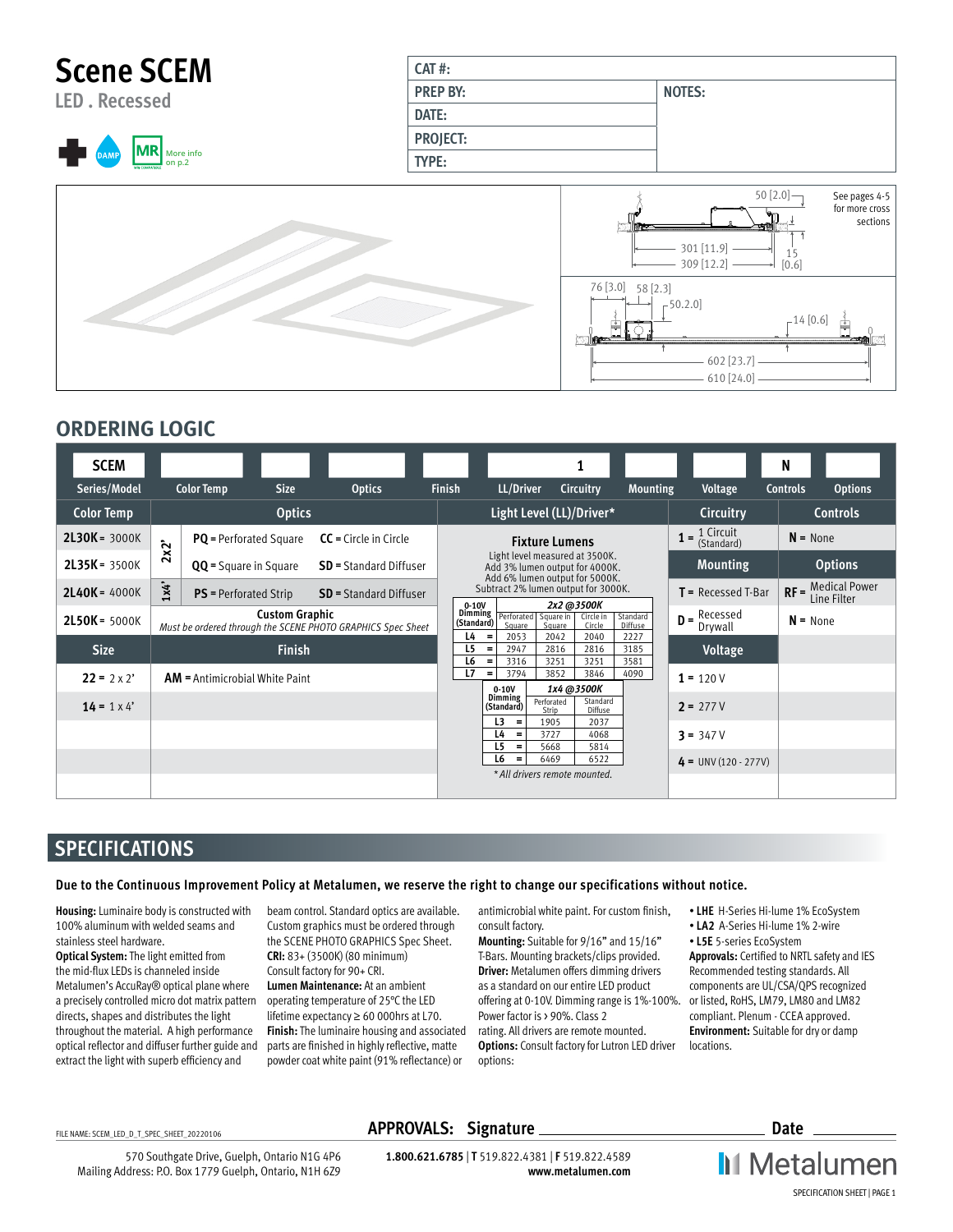## **WARRANTY**

Metalumen will warrant defective luminaires for 5 years from date of purchase. Warranty is valid if luminaire is installed and used according to specification. If defective, Metalumen will send replacement boards or drivers at no cost along with detailed replacement instructions and instructions on how to return defective components to Metalumen.

## **LUMINAIRE WATTAGE AND OUTPUT SPECIFICATION**

|             | Light          |         | Perforated Square (PQ) |                                  |         | Square in Square (QQ)      |                           |         | Circle in Circle (CC) |                    |         | <b>Standard Diffuse (SD)</b> |                    |  |
|-------------|----------------|---------|------------------------|----------------------------------|---------|----------------------------|---------------------------|---------|-----------------------|--------------------|---------|------------------------------|--------------------|--|
| $\sim$      | Level          | Wattage | Lumens<br>Delivered    | Efficacv<br>$\text{Im}/\text{W}$ | Wattage | Lumens<br><b>Delivered</b> | <b>Efficacv</b><br>(lm/W) | Wattage | Lumens<br>Delivered   | Efficacv<br>(lm/W) | Wattage | Lumens<br>Delivered          | Efficacy<br>(lm/W) |  |
| ×<br>$\sim$ | L4             | 24      | 2053                   | 86                               | 24      | 2042                       | 85                        | 24      | 2040                  | 85                 | 24      | 2227                         | 93                 |  |
|             | L5             | 37      | 2947                   | 80                               | 37      | 2816                       | 76                        | 37      | 2816                  | 76                 | 37      | 3185                         | 86                 |  |
|             | L <sub>6</sub> | 43      | 3316                   |                                  | 43      | 3251                       | 76                        | 43      | 3251                  | 76                 | 43      | 3581                         | 83                 |  |
|             | L7             | 51      | 3794                   | 74                               | 51      | 3852                       | 76                        |         | 3846                  | 75                 | 51      | 4090                         | 80                 |  |

|                | Light |         | Perforated Strip (PS)      |                    | <b>Standard Diffuse (SD)</b> |                            |                    |  |
|----------------|-------|---------|----------------------------|--------------------|------------------------------|----------------------------|--------------------|--|
| ⇉<br>×         | Level | Wattage | Lumens<br><b>Delivered</b> | Efficacy<br>(lm/W) | Wattage                      | Lumens<br><b>Delivered</b> | Efficacy<br>(lm/W) |  |
| $\overline{ }$ | L3    | 21      | 1905                       | 91                 | 21                           | 2037                       | 97                 |  |
|                | L4    | 48      | 3727                       | 78                 | 48                           | 4068                       | 85                 |  |
|                | L5    | 74      | 5668                       | 77                 | 74                           | 5814                       | 79                 |  |
|                | L6    | 85      | 6469                       | 76                 | 85                           | 6522                       | 77                 |  |

## **MRI COMPLIANCE INFORMATION**

### **NON-FERROUS COMPONENTS**

Due to the strong MRI magnetic force, a projectile effect of over 40mph into the tube can be generated by even small ferrous objects, potentially causing serious injury. Therefore, all MRI fixtures are carefully engineered with non-ferrous materials. Housings made from aluminum extrusion, internal parts are built from aluminum or plastics, all hardware are from SS.

### **REMOTE MOUNTING**

All MRI compliant luminaires are to be remote mounted due to steel construction of the fluorescent ballast or LED driver. In an LED configuration, the electricity going from the driver to the fixture is Direct Current (DC) which further reduces the chance of interference.

### **ELECTRONIC NON-INTERFERENCE**

Luminaires meet the most stringent requirements for electromagnetic compatibility. MRI machines emit powerful radio frequency pulses and imaging may be compromised by electronics interference within the area. All fixtures should not interfere with, nor should they be susceptible to, these frequencies. An RF filter can be utilized to eliminate interference.

FILE NAME: SCEM\_LED\_D\_T\_SPEC\_SHEET\_20220106

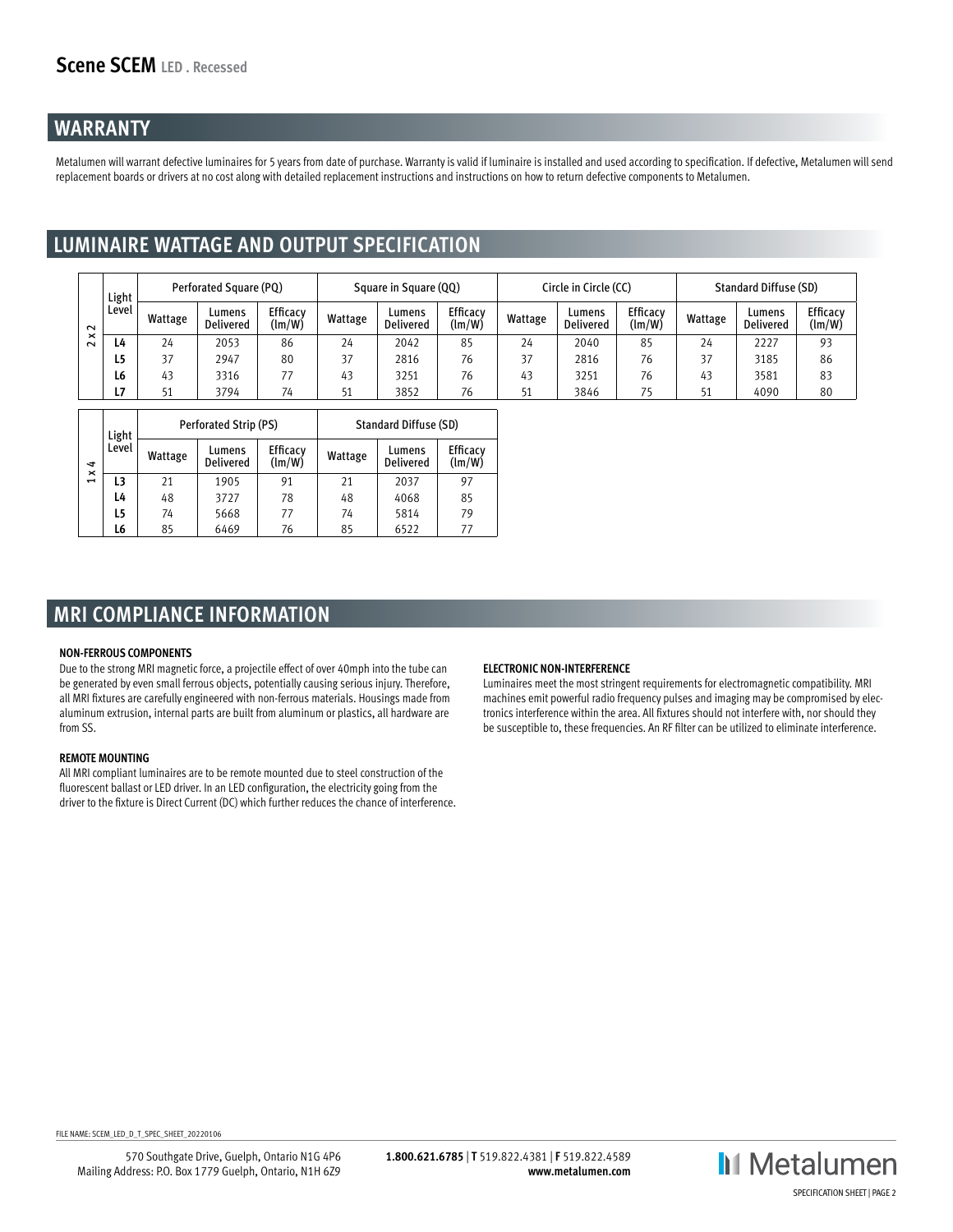## **Scene SCEM LED . Recessed**



## **STANDARD OPTICS**









**PS** - Perforated Strip **SD** - Standard Diffuse

**TO CLEAN THE OPTICS:** Gently wipe down the optics with a clean, dry cloth to remove any dust and light residues.

For heavier smudges, spray clean cloth with mild soap and water solution and gently wipe optics surface.

**WARNING:** Hard wiping and abrasive cloths will scratch the optics. DO NOT USE cleaning products containing alcohol or acetone which will damage the optics.

FILE NAME: SCEM\_LED\_D\_T\_SPEC\_SHEET\_20220106

570 Southgate Drive, Guelph, Ontario N1G 4P6 Mailing Address: P.O. Box 1779 Guelph, Ontario, N1H 6Z9

**1.800.621.6785** | **T** 519.822.4381 | **F** 519.822.4589 **www.metalumen.com**

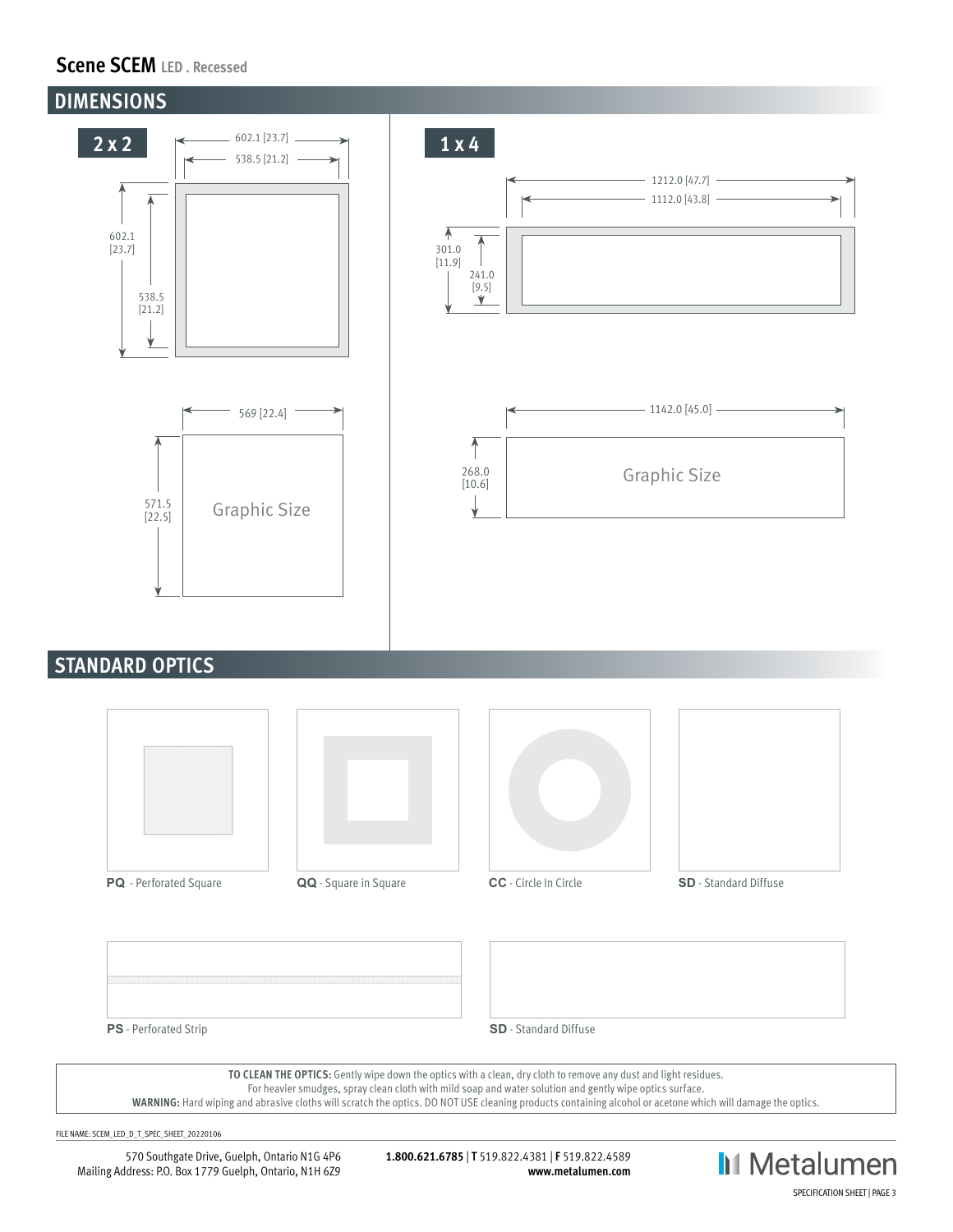## **Scene SCEM LED . Recessed**

# **CROSS SECTIONS**





FILE NAME: SCEM\_LED\_D\_T\_SPEC\_SHEET\_20220106

2x2 SCENE LIGHT LEVEL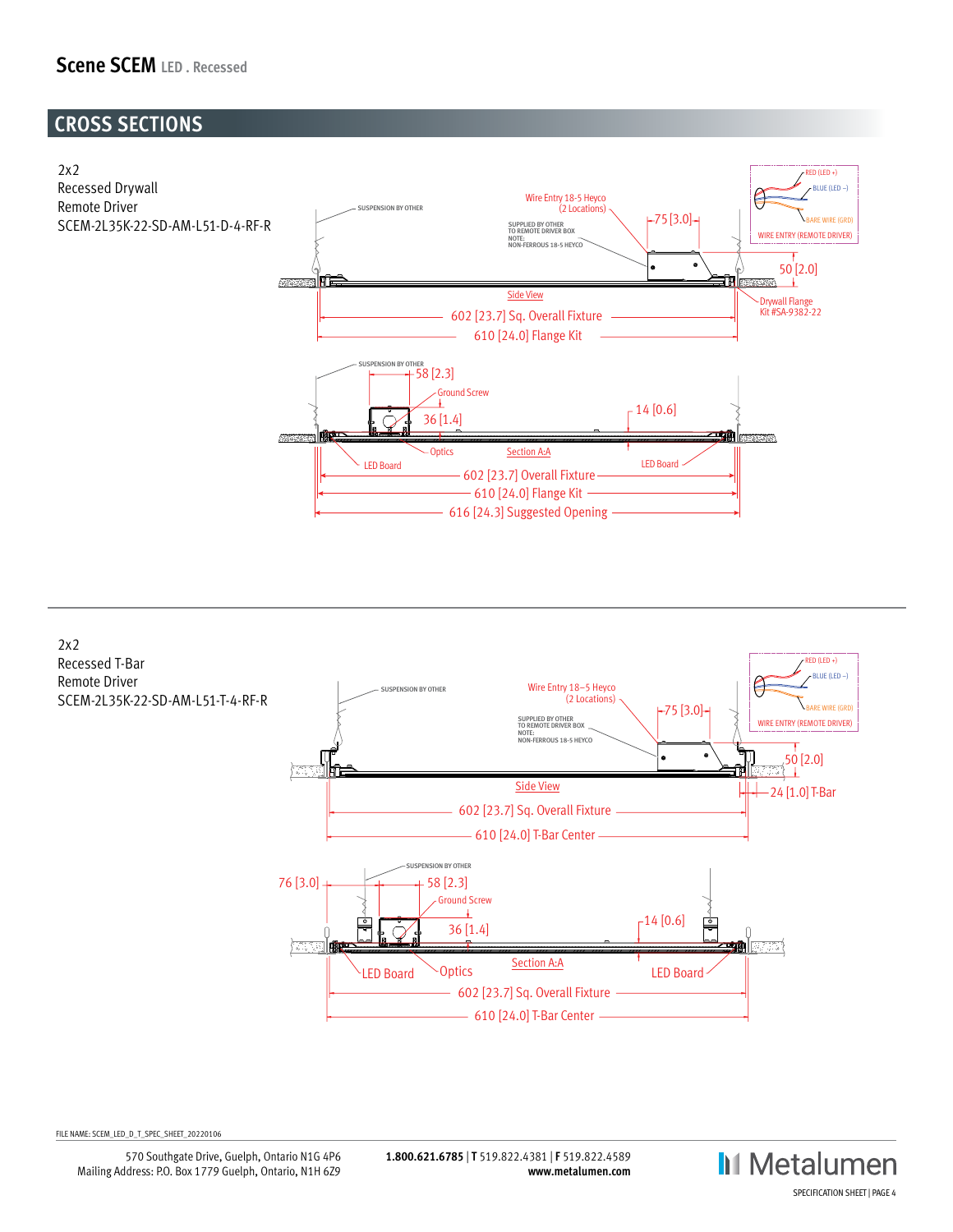# **CROSS SECTIONS**





FILE NAME: SCEM\_LED\_D\_T\_SPEC\_SHEET\_20220106 **APPROVALS: Signature Date**

**II** Metalumen SPECIFICATION SHEET | PAGE 5

**1.800.621.6785** | **T** 519.822.4381 | **F** 519.822.4589 **www.metalumen.com**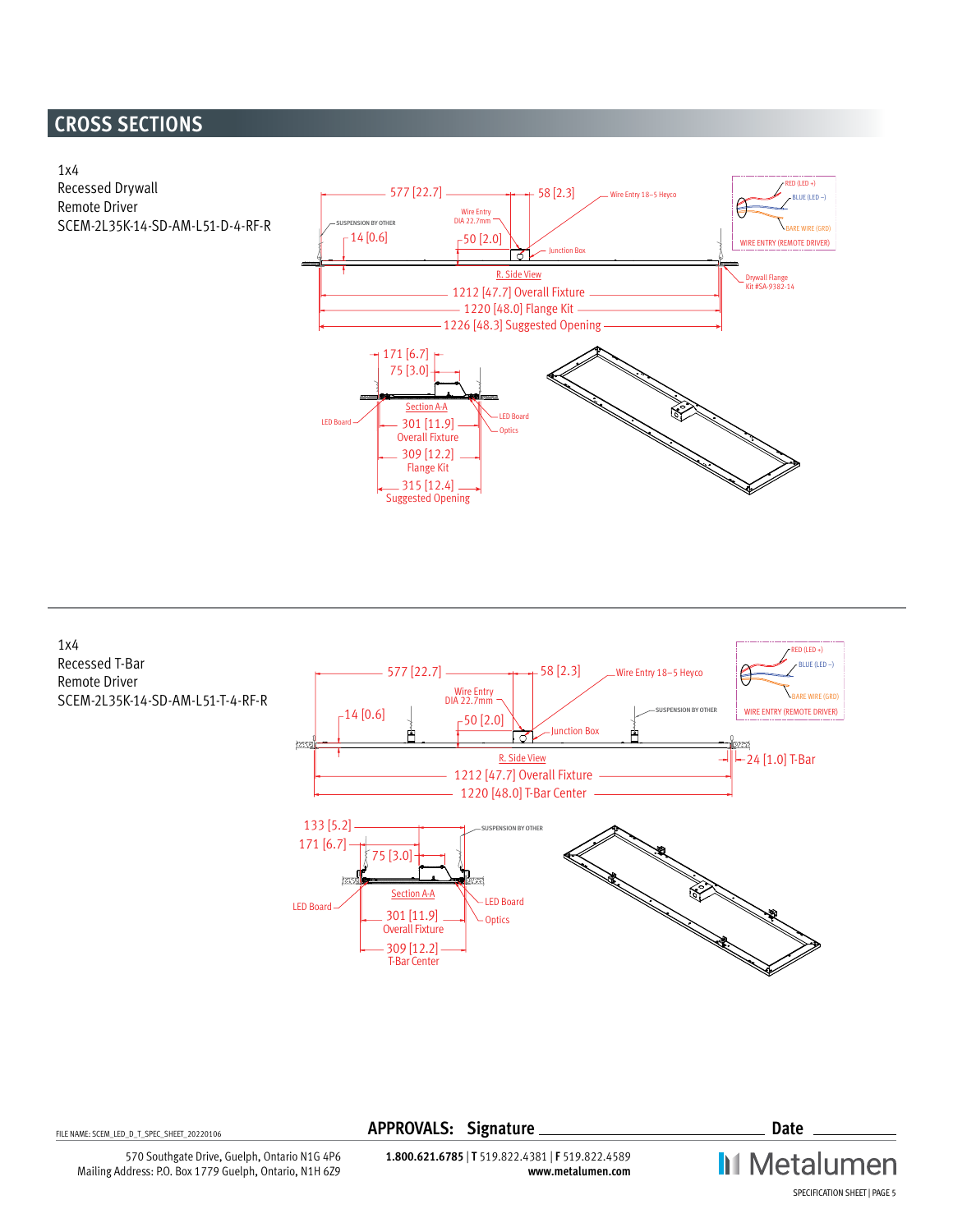## **PHOTOMETRIC DATA - 3500K**



**Square in Square**

**File Name:** SCE-2L35K-22-QQ-L6 **Luminaire Lumens:** 3251 **Total Watts:** 43<br>**Efficacy:** 76 lm/W **Efficacy:** 

## **COEFFICIENTS OF UTILIZATION**

| RC             |    |                 | 80 |    |    |            | 70              |    |     | 50  |     |
|----------------|----|-----------------|----|----|----|------------|-----------------|----|-----|-----|-----|
| <b>RW</b>      | 70 | 50 30           |    | 10 | 70 | - 50       | 30              | 10 | 50  | 30  | 10  |
| <b>RCR</b>     |    |                 |    |    |    |            |                 |    |     |     |     |
| 0              |    | 119 119 119 119 |    |    |    |            | 116 116 116 116 |    | 111 | 111 | 111 |
| $\overline{1}$ |    | 109 104 100 96  |    |    |    | 106 102 98 |                 | 95 | 98  | 95  | 92  |
| $\frac{2}{3}$  | 99 | 91              | 84 | 78 | 96 | 89         | 83              | 77 | 85  | 80  | 76  |
|                | 90 | 80              | 72 | 65 | 88 | 78         | 71              | 65 | 75  | 69  | 63  |
| 4<br>5         | 83 | 71              | 62 | 55 | 80 | 69         | 61              | 55 | 67  | 60  | 54  |
|                | 76 | 63              | 54 | 48 | 74 | 62         | 54              | 47 | 60  | 52  | 47  |
| 6              | 70 | 57              | 48 | 41 | 68 | 56         | 47              | 41 | 54  | 47  | 41  |
|                | 65 | 52              | 43 | 37 | 63 | 51         | 42              | 36 | 49  | 42  | 36  |
| 8              | 61 | 47              | 39 | 33 | 59 | 46         | 38              | 33 | 45  | 38  | 32  |
| 9              | 57 | 43              | 35 | 29 | 55 | 43         | 35              | 29 | 41  | 34  | 29  |
| 10             | 53 | 40              | 32 | 27 | 52 | 39         | 32              | 27 | 38  | 31  | 26  |

### **PHOTOMETRIC CURVE**



| <b>LUMINANCE DATA (CD/M2)</b> |              |                               |              |  |  |  |  |
|-------------------------------|--------------|-------------------------------|--------------|--|--|--|--|
| Vertical<br>Angle             | 0            | <b>Horizontal Angle</b><br>45 | 90           |  |  |  |  |
| 45                            | 3736         | 3736                          | 3736         |  |  |  |  |
| 55<br>65                      | 3571<br>3294 | 3571<br>3294                  | 3571<br>3294 |  |  |  |  |
| 75<br>85                      | 2750<br>1553 | 2750<br>1553                  | 2750<br>1553 |  |  |  |  |

#### **CANDELA DISTRIBUTION**

| Vertical<br>Angle |      | Horizontal Angle |      |      |      |  |  |  |  |
|-------------------|------|------------------|------|------|------|--|--|--|--|
|                   | 0    | 22.5             | 45   | 67.5 | 90   |  |  |  |  |
| 0                 | 1165 | 1165             | 1165 | 1165 | 1165 |  |  |  |  |
| 5                 | 1161 | 1161             | 1161 | 1161 | 1161 |  |  |  |  |
| 10                | 1146 | 1146             | 1146 | 1146 | 1146 |  |  |  |  |
| 15                | 1120 | 1120             | 1120 | 1120 | 1120 |  |  |  |  |
| 20                | 1084 | 1084             | 1084 | 1084 | 1084 |  |  |  |  |
| 25                | 1036 | 1036             | 1036 | 1036 | 1036 |  |  |  |  |
| 30                | 977  | 977              | 977  | 977  | 977  |  |  |  |  |
| 35                | 910  | 910              | 910  | 910  | 910  |  |  |  |  |
| 40                | 838  | 838              | 838  | 838  | 838  |  |  |  |  |
| 45                | 761  | 761              | 761  | 761  | 761  |  |  |  |  |
| 50                | 679  | 679              | 679  | 679  | 679  |  |  |  |  |
| 55                | 590  | 590              | 590  | 590  | 590  |  |  |  |  |
| 60                | 499  | 499              | 499  | 499  | 499  |  |  |  |  |
| 65                | 401  | 401              | 401  | 401  | 401  |  |  |  |  |
| 70                | 302  | 302              | 302  | 302  | 302  |  |  |  |  |
| 75                | 205  | 205              | 205  | 205  | 205  |  |  |  |  |
| 80                | 114  | 114              | 114  | 114  | 114  |  |  |  |  |
| 85                | 39   | 39               | 39   | 39   | 39   |  |  |  |  |
| 90                | 0    | 0                | 0    | 0    | 0    |  |  |  |  |

#### **ZONAL LUMEN SUMMARY**

| Zone      | Lumens %Fixt |          |
|-----------|--------------|----------|
| $0-20$    | 426          | 13.1     |
| 0-30      | 904          | 27.8     |
| $0 - 40$  | 1473         | 45.3     |
| 0-60      | 2588         | 79.6     |
| 0-80      | 3202         | 98.5     |
| $0 - 90$  | 3251         | 100      |
| 10-90     | 3141         | 96.6     |
| $20 - 40$ | 1047         | 32.2     |
| $20 - 50$ | 1634         | 50.3     |
| 40-70     | 1511         | 46.5     |
| 60-80 614 |              | 18.9     |
| 70-80     | 217          | 6.7      |
| 80-90     | 49           | $1.5\,$  |
| 90-110    | 0            | 0        |
| 90-120    | $\mathbf{0}$ | 0        |
| 90-130 0  |              | 0        |
| 90-150    | $\mathbf{0}$ | 0        |
| 90-180    | $\bf{0}$     | $\bf{0}$ |
| 110-180   | 0            | 0        |
| 0-180     | 3251         | 100      |



## **Circle in Circle**

**File Name:** SCE-2L35K-22-CC-L6 **Luminaire Lumens:** 3251 **Total Watts:**<br>**Efficacy: Efficacy:** 76 lm/W

### **COEFFICIENTS OF UTILIZATION**

| RC            |    |                 | 80       |    |    |            | 70              |    |    | 50          |      |
|---------------|----|-----------------|----------|----|----|------------|-----------------|----|----|-------------|------|
| <b>RW</b>     | 70 |                 | 50 30 10 |    | 70 | 50 30      |                 | 10 | 50 | 30          | - 10 |
| <b>RCR</b>    |    |                 |          |    |    |            |                 |    |    |             |      |
| 0             |    | 119 119 119 119 |          |    |    |            | 116 116 116 116 |    |    | 111 111 111 |      |
| 1             |    | 109 104 100 96  |          |    |    | 106 102 98 |                 | 95 | 98 | 95          | 92   |
| $\frac{2}{3}$ | 99 | 91              | 84       | 78 | 96 | 89         | 83              | 77 | 85 | 80          | 76   |
|               | 90 | 80              | 72       | 65 | 88 | 78         | 71              | 65 | 75 | 69          | 63   |
| 4             | 83 | 71              | 62       | 55 | 80 | 69         | 61              | 55 | 67 | 60          | 54   |
| 5             | 76 | 63              | 54       | 48 | 74 | 62         | 54              | 47 | 60 | 52          | 47   |
| 6             | 70 | 57              | 48       | 41 | 68 | 56         | 47              | 41 | 54 | 47          | 41   |
|               | 65 | 52              | 43       | 37 | 63 | 51         | 42              | 36 | 49 | 42          | 36   |
| 8             | 61 | 47              | 39       | 33 | 59 | 46         | 38              | 33 | 45 | 38          | 32   |
| 9             | 57 | 43              | 35       | 29 | 55 | 43         | 35              | 29 | 41 | 34          | 29   |
| 10            | 53 | 40              | 32       | 27 | 52 | 39         | 32              | 27 | 38 | 31          | 26   |

## **PHOTOMETRIC CURVE**



#### **LUMINANCE DATA (CD/M2 )**

| Vertical | <b>Horizontal Angle</b> |      |      |  |  |  |  |
|----------|-------------------------|------|------|--|--|--|--|
| Angle    | ŋ                       | 45   | 90   |  |  |  |  |
| 45       | 3736                    | 3736 | 3736 |  |  |  |  |
| 55       | 3571                    | 3571 | 3571 |  |  |  |  |
| 65       | 3294                    | 3294 | 3294 |  |  |  |  |
| 75       | 2750                    | 2750 | 2750 |  |  |  |  |
| 85       | 1553                    | 1553 | 1553 |  |  |  |  |

### **CANDELA DISTRIBUTION**

| Vertical<br>Angle | Horizontal Angle |      |      |      |      |  |  |  |
|-------------------|------------------|------|------|------|------|--|--|--|
|                   | 0                | 22.5 | 45   | 67.5 | 90   |  |  |  |
| 0                 | 1165             | 1165 | 1165 | 1165 | 1165 |  |  |  |
| 5                 | 1161             | 1161 | 1161 | 1161 | 1161 |  |  |  |
| 10                | 1146             | 1146 | 1146 | 1146 | 1146 |  |  |  |
| 15                | 1120             | 1120 | 1120 | 1120 | 1120 |  |  |  |
| 20                | 1084             | 1084 | 1084 | 1084 | 1084 |  |  |  |
| 25                | 1036             | 1036 | 1036 | 1036 | 1036 |  |  |  |
| 30                | 977              | 977  | 977  | 977  | 977  |  |  |  |
| 35                | 910              | 910  | 910  | 910  | 910  |  |  |  |
| 40                | 838              | 838  | 838  | 838  | 838  |  |  |  |
| 45                | 761              | 761  | 761  | 761  | 761  |  |  |  |
| 50                | 679              | 679  | 679  | 679  | 679  |  |  |  |
| 55                | 590              | 590  | 590  | 590  | 590  |  |  |  |
| 60                | 499              | 499  | 499  | 499  | 499  |  |  |  |
| 65                | 401              | 401  | 401  | 401  | 401  |  |  |  |
| 70                | 302              | 302  | 302  | 302  | 302  |  |  |  |
| 75                | 205              | 205  | 205  | 205  | 205  |  |  |  |
| 80                | 114              | 114  | 114  | 114  | 114  |  |  |  |
| 85                | 39               | 39   | 39   | 39   | 39   |  |  |  |
| 90                | 0                | 0    | 0    | 0    | 0    |  |  |  |

#### **ZONAL LUMEN SUMMARY**

| Zone      | Lumens %Fixt |         |
|-----------|--------------|---------|
| $0-20$    | 426          | 13.1    |
| $0 - 30$  | 904          | 27.8    |
| $0 - 40$  | 1473         | 45.3    |
| $0 - 60$  | 2588         | 79.6    |
| 0-80      | 3202         | 98.5    |
| $0 - 90$  | 3251         | 100     |
| $10 - 90$ | 3141         | 96.6    |
| $20 - 40$ | 1047         | 32.2    |
| 20-50     | 1634         | 50.3    |
| 40-70     | 1511         | 46.5    |
| 60-80     | 614          | 18.9    |
| 70-80     | 217          | 6.7     |
| 80-90     | 49           | $1.5\,$ |
| 90-110    | 0            | 0       |
| 90-120    | 0            | 0       |
| 90-130    | $\theta$     | 0       |
| 90-150    | $\theta$     | 0       |
| 90-180    | $\bf{0}$     | 0       |
| 110-180   | $\theta$     | 0       |
| 0-180     | 3251         | 100     |



## **Perforated Square**

| File Name: SCE-2L35K-22-PQ-L6 |         |
|-------------------------------|---------|
| Luminaire Lumens: 3316        |         |
| <b>Total Watts:</b>           | 43      |
| Efficacy:                     | 77 lm/W |

#### **COEFFICIENTS OF UTILIZATION**

| Zonal Cavity Method   Effective Floor Cavity Reflectance = .20 |     |                 |    |    |    |            |                 |    |     |          |     |
|----------------------------------------------------------------|-----|-----------------|----|----|----|------------|-----------------|----|-----|----------|-----|
| RC<br><b>RW</b>                                                | 70  | 50 30           | 80 | 10 | 70 | 50 30      | 70              | 10 | 50  | 50<br>30 | 10  |
| <b>RCR</b>                                                     |     |                 |    |    |    |            |                 |    |     |          |     |
| 0                                                              |     | 119 119 119 119 |    |    |    |            | 116 116 116 116 |    | 111 | 111      | 111 |
| 1                                                              | 109 | 104 100 96      |    |    |    | 106 102 98 |                 | 95 | 98  | 95       | 92  |
| $\overline{a}$                                                 | 99  | 91              | 84 | 79 | 97 | 89         | 83              | 78 | 86  | 80       | 76  |
| 3                                                              | 90  | 80              | 72 | 65 | 88 | 78         | 71              | 65 | 75  | 69       | 64  |
| 4                                                              | 83  | 71              | 62 | 55 | 80 | 70         | 61              | 55 | 67  | 60       | 54  |
| 5                                                              | 76  | 63              | 54 | 48 | 74 | 62         | 54              | 47 | 60  | 53       | 47  |
| 6                                                              | 70  | 57              | 48 | 42 | 68 | 56         | 48              | 41 | 54  | 47       | 41  |
|                                                                | 65  | 52              | 43 | 37 | 63 | 51         | 43              | 37 | 49  | 42       | 36  |
| 8                                                              | 61  | 47              | 39 | 33 | 59 | 46         | 38              | 33 | 45  | 38       | 32  |
| 9                                                              | 57  | 43              | 35 | 29 | 55 | 43         | 35              | 29 | 42  | 34       | 29  |
| 10                                                             | 53  | 40              | 32 | 27 | 52 | 39         | 32              | 27 | 38  | 31       | 27  |

#### **PHOTOMETRIC CURVE**



### **LUMINANCE DATA (CD/M2 )**

| Vertical | <b>Horizontal Angle</b> |      |      |  |  |  |  |
|----------|-------------------------|------|------|--|--|--|--|
| Angle    | O                       | 45   | 90   |  |  |  |  |
| 45       | 3834                    | 3834 | 3834 |  |  |  |  |
| 55       | 3674                    | 3674 | 3674 |  |  |  |  |
| 65       | 3376                    | 3376 | 3376 |  |  |  |  |
| 75       | 2736                    | 2736 | 2736 |  |  |  |  |
| 85       | 1195                    | 1195 | 1195 |  |  |  |  |

#### **CANDELA DISTRIBUTION**

| Vertical<br>Angle | Horizontal Angle |      |      |      |      |  |  |  |
|-------------------|------------------|------|------|------|------|--|--|--|
|                   | 0                | 22.5 | 45   | 67.5 | 90   |  |  |  |
| 0                 | 1191             | 1191 | 1191 | 1191 | 1191 |  |  |  |
| 5                 | 1186             | 1186 | 1186 | 1186 | 1186 |  |  |  |
| 10                | 1172             | 1172 | 1172 | 1172 | 1172 |  |  |  |
| 15                | 1146             | 1146 | 1146 | 1146 | 1146 |  |  |  |
| 20                | 1108             | 1108 | 1108 | 1108 | 1108 |  |  |  |
| 25                | 1060             | 1060 | 1060 | 1060 | 1060 |  |  |  |
| 30                | 1001             | 1001 | 1001 | 1001 | 1001 |  |  |  |
| 35                | 933              | 933  | 933  | 933  | 933  |  |  |  |
| 40                | 859              | 859  | 859  | 859  | 859  |  |  |  |
| 45                | 781              | 781  | 781  | 781  | 781  |  |  |  |
| 50                | 697              | 697  | 697  | 697  | 697  |  |  |  |
| 55                | 607              | 607  | 607  | 607  | 607  |  |  |  |
| 60                | 512              | 512  | 512  | 512  | 512  |  |  |  |
| 65                | 411              | 411  | 411  | 411  | 411  |  |  |  |
| 70                | 307              | 307  | 307  | 307  | 307  |  |  |  |
| 75                | 204              | 204  | 204  | 204  | 204  |  |  |  |
| 80                | 106              | 106  | 106  | 106  | 106  |  |  |  |
| 85                | 30               | 30   | 30   | 30   | 30   |  |  |  |
| 90                | 0                | 0    | 0    | 0    | 0    |  |  |  |

### **ZONAL LUMEN SUMMARY**

| Zone       | Lumens %Fixt   |          |
|------------|----------------|----------|
| $0-20$     | 436            | 13.2     |
| $0 - 30$   | 924            | 27.9     |
| $0 - 40$   | 1508           | 45.5     |
| $0 - 60$   | 2652           | 80       |
| 0-80       | 3274           | 98.7     |
| $0 - 90$   | 3316           | 100      |
| $10-90$    | 3203           | 96.6     |
| 20-40 1072 |                | 32.3     |
| $20 - 50$  | 1674           | 50.5     |
| 40-70      | 1550           | 46.8     |
| 60-80      | 622            | 18.8     |
| 70-80      | 216            | 6.5      |
| 80-90      | 42             | 1.3      |
| 90-110     | $^{\circ}$     | 0        |
| 90-120     | $\overline{0}$ | 0        |
| 90-130     | 0              | 0        |
| 90-150     | $\theta$       | 0        |
| 90-180     | $\bf{0}$       | $\bf{0}$ |
| 110-180    | $\theta$       | 0        |
| 0-180      | 3316           | 100      |



FILE NAME: SCEM\_LED\_D\_T\_SPEC\_SHEET\_20220106